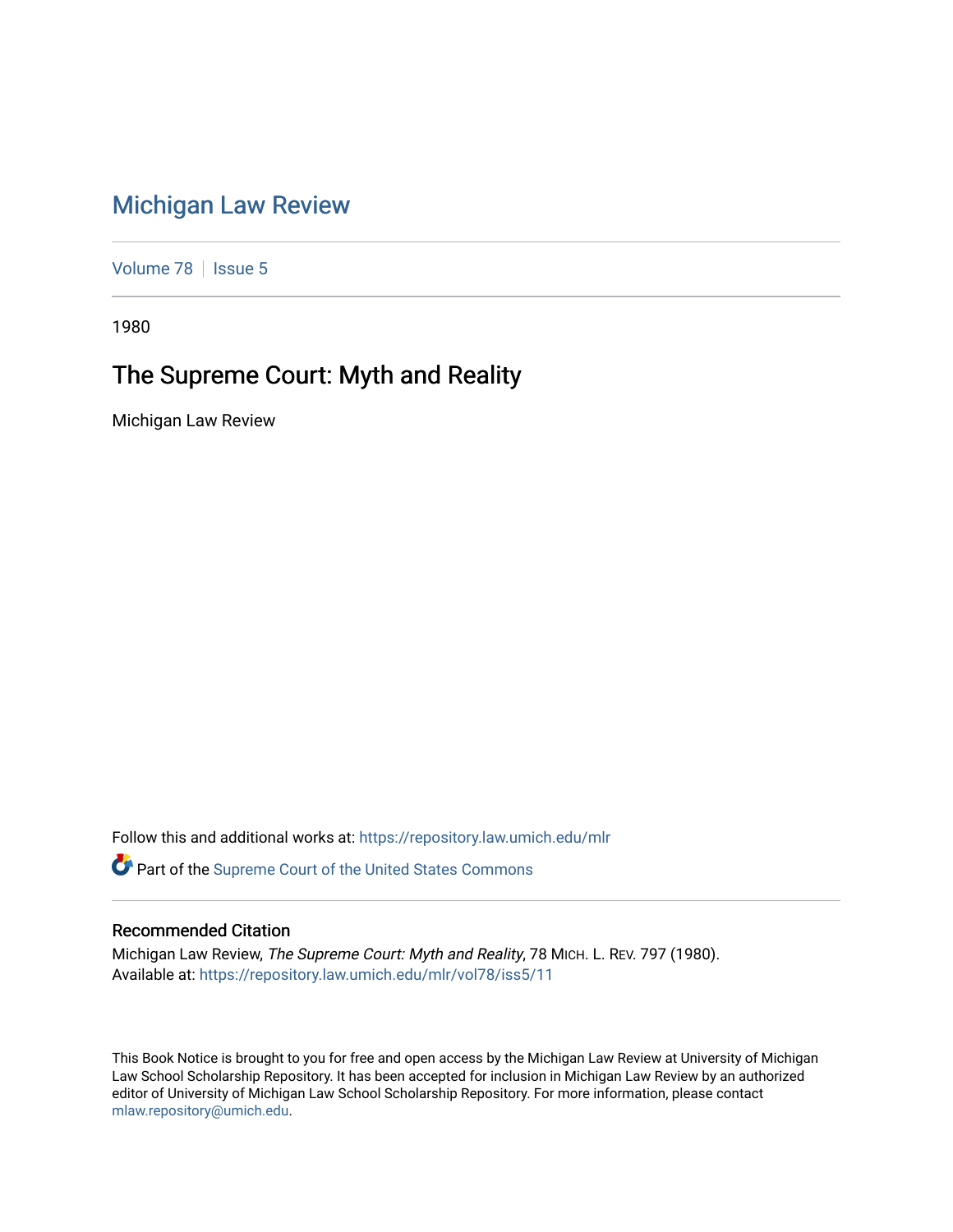THE SUPREME COURT: MYTH AND REALITY.\* By *Arthur Selwyn Miller.* Westport, Conn.: Greenwood Press. 1978. Pp., xvii, 388. \$19.95.

In *The Supreme Court: Myth and Reality,* Professor Miller of George Washington University has gathered nine essays that he wrote between 1960 and 1975. Miller's subject is a big one, as the title of the book suggests. He examines the unique place of the Supreme Court in the American political order, and tries to define the proper bases of constitutional decision. As Miller himself says, this broad view makes his perspective "basically different from most other scholarship on the Supreme Court" (p. 9).

But Miller's work lends itself poorly to anthology. The earliest essay, "The Myth of Neutrality in Constitutional Adjudication," is the intellectual kernel of this book. The five other essays from the 1960s do little more than restate, with changes in emphasis, the themes of "The Myth of Neutrality." Although any one of the six might introduce Miller's thought appropriately, their ensemble is annoying — in this nine-course feast, the first six courses are all soups, based on the same stock. Not only do the same ideas recur from essay to essay; so does Miller's picturesque wording. For instance, in four separate essays he accuses those who profess faith in judicial neutrality of practicing "squid jurisprudence" (pp. 102, 128, 162-63, 234), hiding the truth about judicial creativity "behind a cloud of impenetrable ink" (pp. ·128-29, 162-63, 234).

One advantage of such monotony, however, is that the principal themes of the collection may be readily summarized. Miller's goal is to create a replacement for the classical jurisprudence destroyed by the legal realists. But first he endorses the realist tenets. The realists, says Miller, discovered in the early part of this century that the Supreme Court is different from other courts. Not even an ordinary court is an automaton that derives the result in each case from precedent as a phonograph produces music from a record; the judges' value preferences and the *zeitgeist* determine the result in close cases. But since the Supreme Court's cases are all "close cases," the Court never simply applies the law  $-$  it legislates, or at least renders decisions that are politically motivated. This "reality" contradicts the myth, which Miller imputes to the lay public, that the Justices are value-neutral technicians who deduce each result ineluctably from the Constitution.

Miller contends that public discourse about the Court should incorporate the insights of the realists, rather than preserve the old

<sup>\*</sup> This book review was prepared by an Editor of the *Michigan Law Review.-Ed.* 

<sup>797</sup>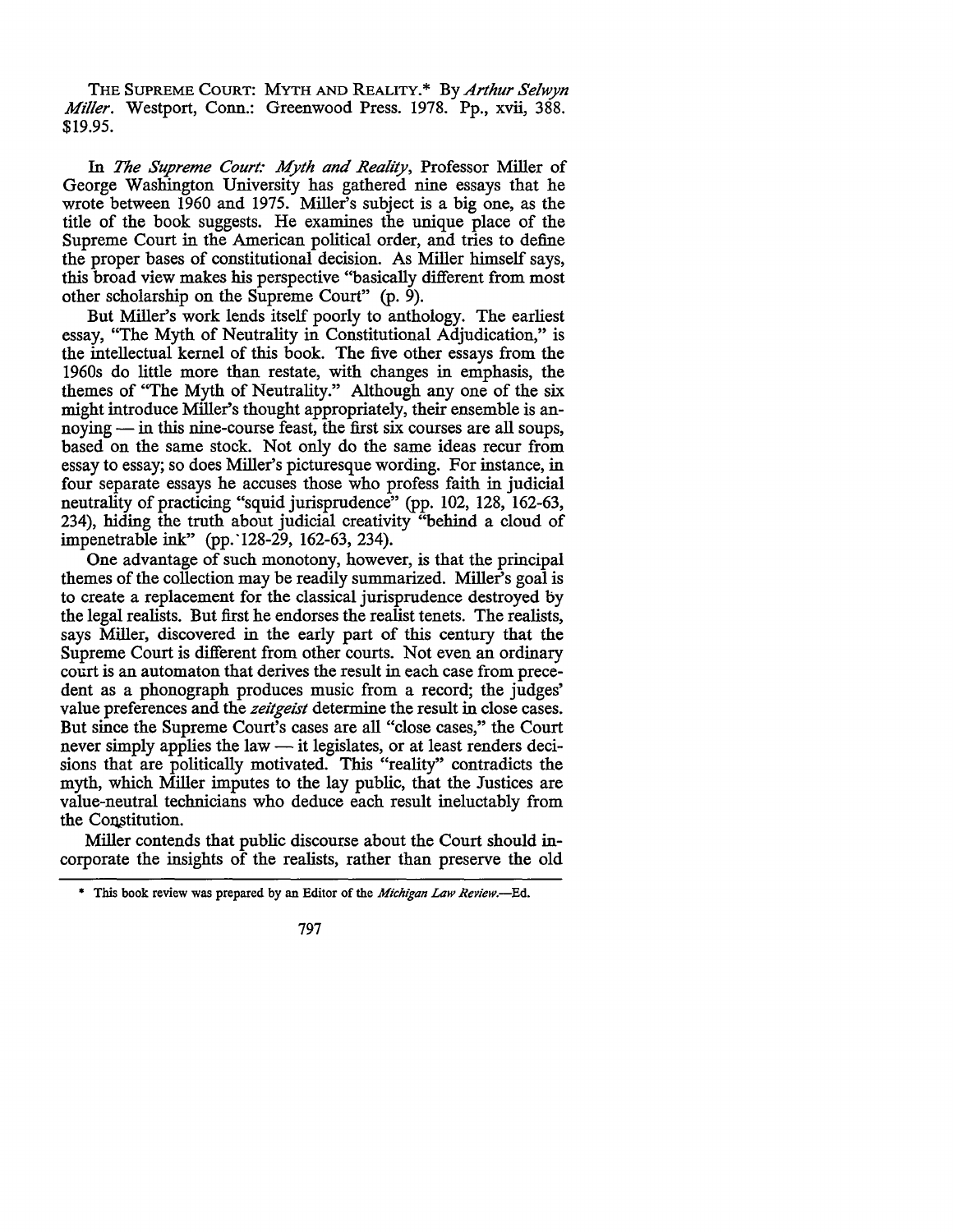myth. He criticizes those scholars, notably Thurman Arnold, who exhorted the legal community to preserve the illusion of a "rule of law above men, evolved solely from Reason,"<sup>1</sup> so that men would not "lose themselves in an even greater illusion, the illusion that personal power can be benevolently exercised."2 Miller argues that we need not choose between illusion and despotism; we can be realists without being obscurantists. He approves the following passage (he quotes it identically in two essays) from Morris Cohen's *Law and the Social Order,* a passage which encapsulates Miller's approach:

[Some scholars argue that] while the contention that judges do have a share in making the law is unanswerable, it is still advisable to keep the fiction of the phonograph theory to prevent the law from becoming more fluid than it already is. But I have an abiding conviction that to recognize the truth and adjust oneself to it is in the end the easiest and most advisable course. The phonograph theory has bred the mistaken view that the law is a closed, independent system having nothing to do with economic, political, social, or philosophical science. If, however, we recognize that courts are constantly remaking the law, then it becomes of the utmost social importance that the law should be made in accordance with the best available information, which it is the object of science to supply.<sup>3</sup>

Miller thus accepts the work of the legal realists but says that we must transcend their efforts. No longer can we content outselves with pointing out that the Praetor has no robe; we must reclothe him in twentieth-century costume.<sup>4</sup>

With this purpose, Miller proposes a new kind of jurisprudence: "[t]he suggestion we make is for a *teleological jurisprudence, one purposive in nature* rather than 'impersonal' or 'neutral'" (p. 76, emphasis in original). But in Miller's new teleology, the goals recede before our grasp. Since "the results of a process of 'reasoning' depend entirely upon what premises *(ie.,* values) are used in that process" (p. 74), Miller suggests that every Justice "set out in explicit form his value preferences as he understands them" (p. 74). Yet Miller concedes that "it is highly unlikely that any method of judicial opinionwriting can plainly and fully enunciate 'the *real* bases of decision' " (p. 74).

If Miller cannot require judges to confess their legislative values directly, he contents himself with an indirect route: he would have "operational thinking become the outward rule, rather than the hidden actuality'' (p. 82). Judicial opinions, that is, should refer more

<sup>1.</sup> P. 86, *quoting* Arnold, *Professor Hart's Theology,* 73 HARV. L. REV. 1298, 1311 (1960). 2. *Id.* 

<sup>3.</sup> P. 87, *quoting M. COHEN, The Process of Judicial Legislation*, in LAW AND THE SOCIAL ORDER 380 n. 86. The same quotation appears at p. 129.

<sup>4.</sup> *q:* p. 100 ("The upshot is that it is high time for general acceptance of the fact that the Emperor has no clothes.").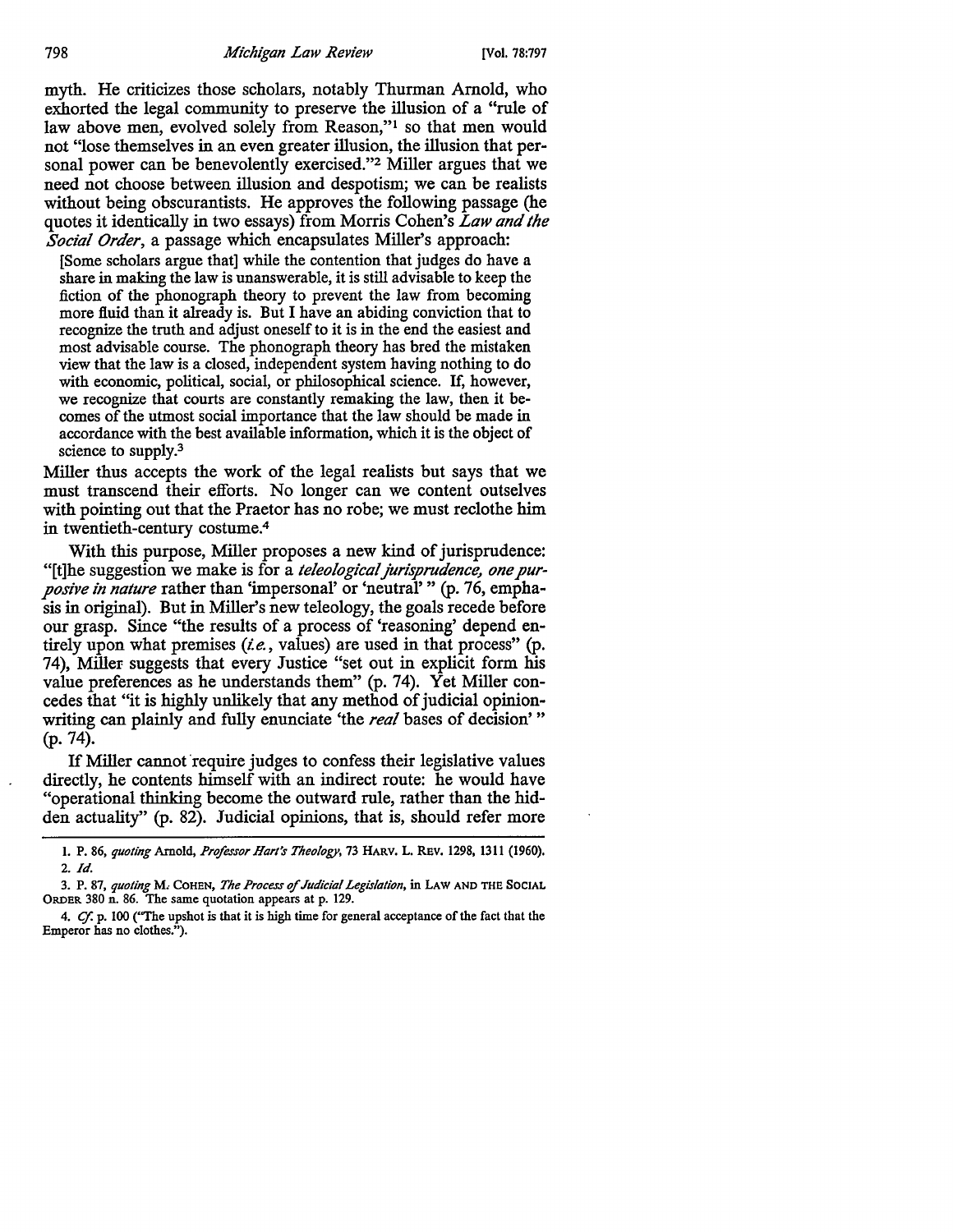explicitly to "the *effects* of a given decision" (p. 82). This would help create, he says, "a sociology of judicial decision-making" (p. 82). "Disputes are and should avowedly be settled in terms of the external consequences of their application  $-$  with those consequences spelled out in some degree of particularity" (p. 83). Judges should evaluate these consequences "in terms of the realization or non-realization of stated societal values" (p. 83). But alas, "[w]hat those values might be, we do not now set forth" (p. 83).

Apparently feeling uncomfortable with a teleology completely lacking goals, Miller recounts with approval two attempts to provide a set of "societal values"; neither is credible. First, **M.S.** McDougal's proposal for a law of "human dignity'' seems impossibly vaporous, at least in Miller's one-paragraph summary. McDougal would have judges seek "to promote the greatest production and widest possible sharing, without discriminations irrelevant to merit, of all values among all human beings."5 Second, Alexander Pekelis's·'jurisprudence of welfare" seems a thinly disguised tautology: "[a]lthough welfare is 'an ambiguous concept,' 'it assumes as its end the ethical and political ideals professed by our society and attempts to find in the arsenals of judicial doctrine and social science the means for their realization.' "6

Finally, Miller seems to conclude that the search for goals, earlier postponed and then shunted to other scholars, must now be abandoned:

A teleologically-oriented jurisprudence is not, it should be stressed, a device to provide the answers to a given set of circumstances. Rather, it is a method  $-$  a mode of inquiry, a way to approach constitutional questions. It is opposed to a mechanistic view of the social and judicial processes. It seeks to provide purposive direction to the flow of social events. By asking the welfare or the human dignity question, the judge must think in terms of consequences and will help in providing some guiding lights for the attainment of the democratic ideal. [P. 85.]

Miller's teleology is thus a call for purposiveness-without-a-purpose. It stands only in opposition to mechanistic theories of jurisprudence, and requires those theories as a polemical prop.

Robert G. McCloskey's general criticism of the excesses of legal realist thought could as easily have been directed specifically at Miller's extension of the realist approach:

[Some] "[l]egal realists," impressed by the discovery that the Supreme Court [is] more than a court, [are] sometimes prone to treat it as if it were not a court at all, as if its "courthood" were a pure façade for

*<sup>5.</sup>* **P.** 83, *quoting* McDougal, *Perspectives far an International Law of Human Dignity,* 53 AM. SOCY. INTL. L. PROCEEDINGS 107 (1959).

<sup>6.</sup> **P.** 84, *quoting* A. PEKELIS, *The CasefaraJurisprudenceof We!fare,* in LAW AND SOCIAL ACTION 33, 37 (1950).